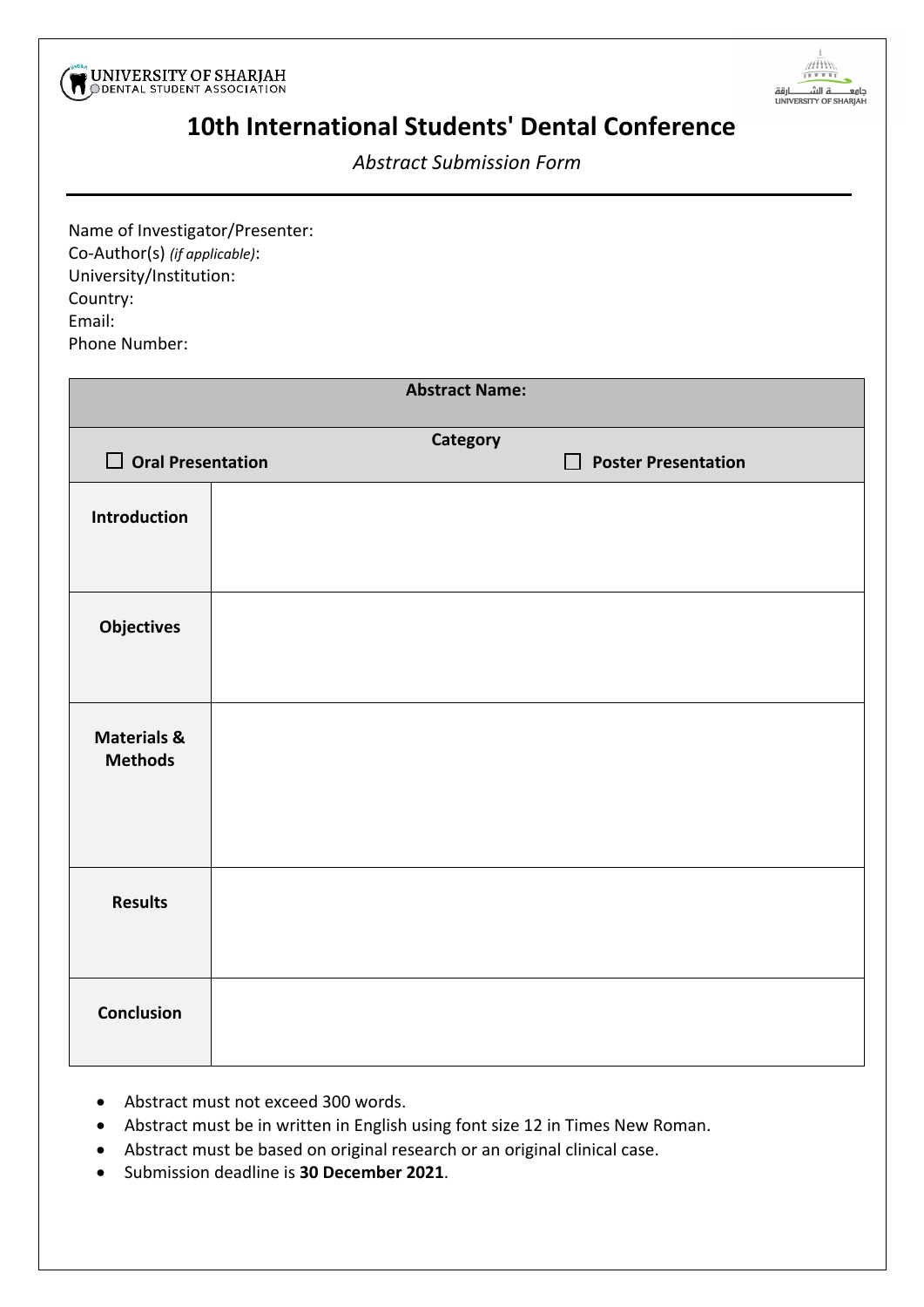

### **Author(s) Consent**

By submitting an abstract, the author is stating that he or she is presenting an original research or clinical case that has not been published before. With this submission, the author is confirming that he or she has read the Abstract Guidelines and Selection Criteria on the website and understands them properly. The primary author has the consent of all co-authors listed on the abstract and was able to obtain their signatures. The author is the owner of all proprietary rights, including any copyrights the abstract might have. The abstract has not been and will not be copied in whole or in part from any other work. With this submission, the author is committing in good faith his or her willingness and ability to speak during the assigned time.

Primary Author/Presenter Signature Date / /

Co-Author(s) Signature *(if applicable)* Date / /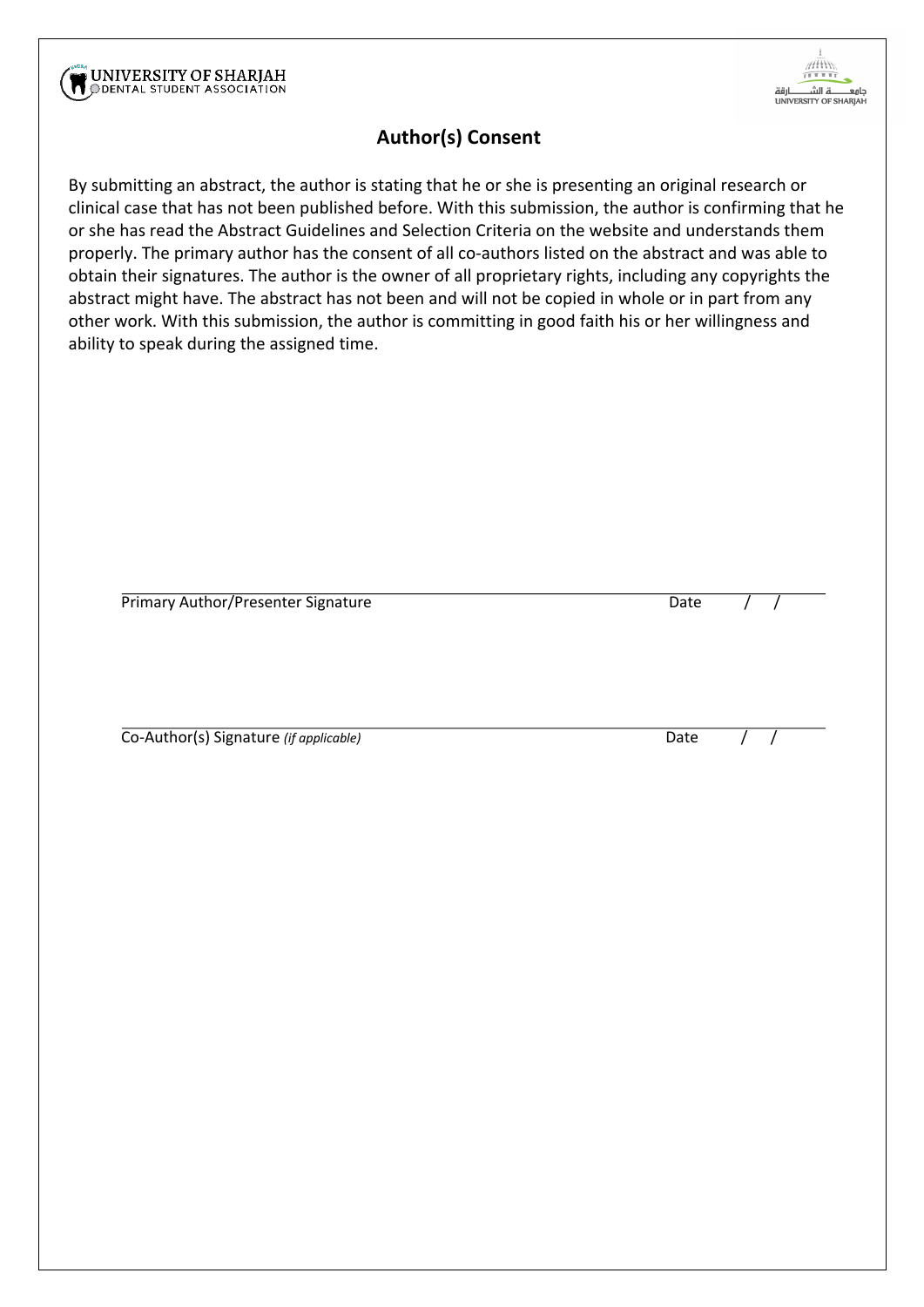

# ABSTRACT GUIDELINES

### *10th International Dental Students' Conference*

- Dental students, young dentists and postgraduate students from all over the world are welcome to participate by sending an abstract that addresses a scientific questions, clinical observation or primary scientific data revolving around any dental discipline.
- The abstract must be based on original research or original clinical case studies and must not exceed a maximum of 300 words.
- The abstract must be in English, font size 12 in Times New Roman font and with single-line spacing.
- The first author listed for each abstract serves as the presenting author and as the primary contact for all correspondence regarding the abstract.
- Your (presenter) abstract form must be accompanied by **a passport size photo of you.**
- Abstract content must meet the standard of an academic / scientific presentation. The outline must have an Introduction, Objectives, Materials and Methods, Results and Conclusions.
- The USDSA Scientific Advisory Committee will evaluate the content of each abstract and make the final selection of the abstracts for presentation. Priority will be given to clinical researches.
- Participants should state the category in which they wish to enroll in (oral/poster presentations)
- No revisions can be made after the abstract submission deadline the poster's guidelines.
- All documents must be emailed to scientific@usdsa.net by the 30<sup>th</sup> of December, 2021.
- Once you receive an acceptance letter you have up to 5 days to confirm your registration and participation in the conference by registering for the conference at the applicable fees and submitting proof of registration by email.